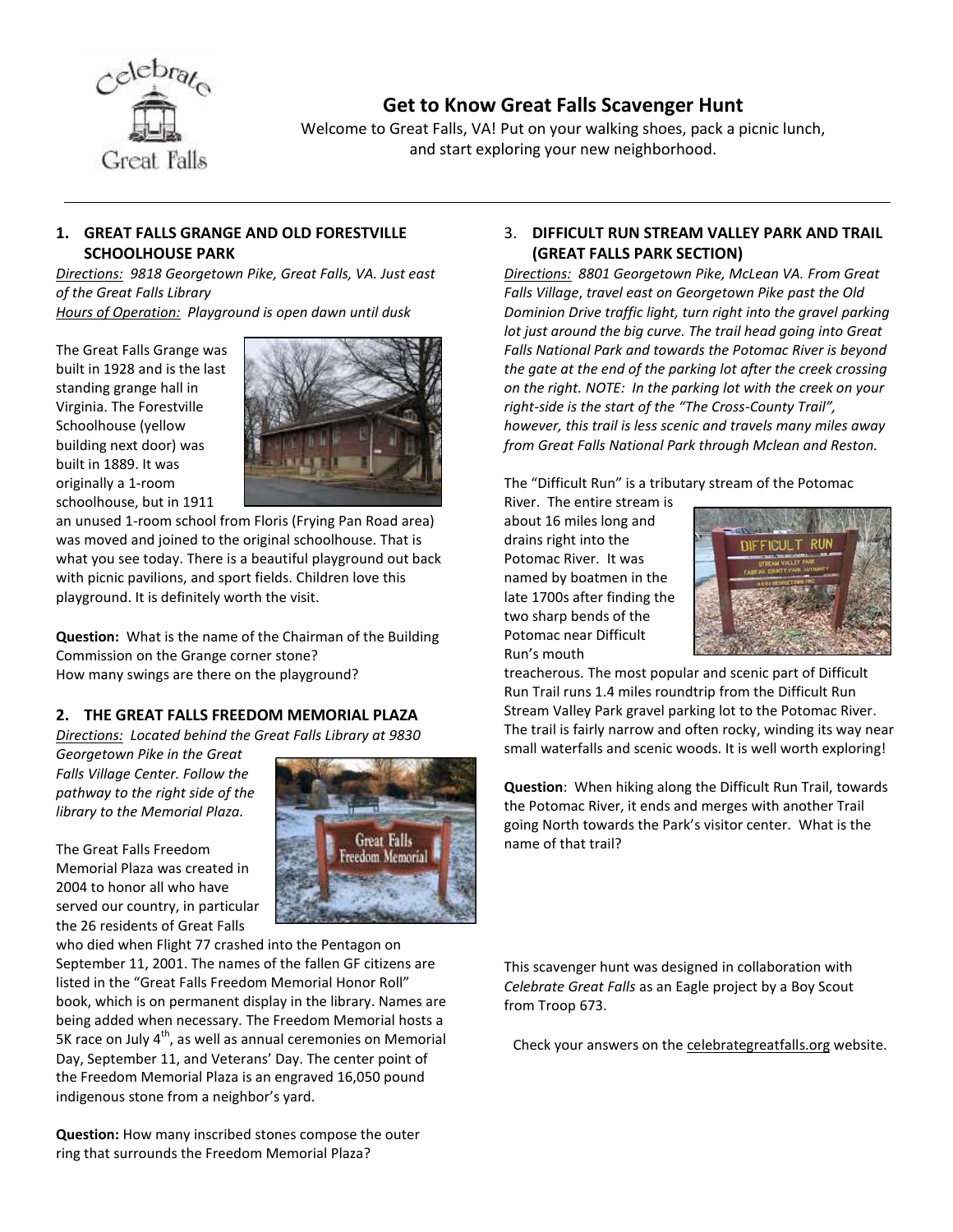#### **4. COLVIN RUN MILL HISTORIC SITE**

*Directions: 10017 Colvin Run Road. Great Falls, VA. From the Great Falls Village Center, travel south on Walker Road to left on Colvin Run Road to the entrance on your right. Hours of Operation: Park open daily from dawn to dusk. Mill open daily from 11 a.m. – 4 p.m. Closed on Tuesdays. Grinding demonstrations on the first and third Sundays, April through October, noon -3 p.m.*

Colvin Run Mill c. 1811 is the sole surviving operational 18thcentury water-powered mill in the Washington D.C. area. Besides the mill and the miller's house, the historic site also has a general store that used to be across the street from the mill. You can purchase grain ground at the mill here as well as "penny" candy and sundries. It is a beautiful place to just take a peaceful walk and relax.

**Question:** Burr stones (grinding stones) were imported from France and a major investment for a miller. A good set of burr stones would last up to 100 years. How many Burr stones can you find as you explore the site?



#### **5. RIVERBEND PARK**

*Directions: 8700 Potomac Hills Street, Great Falls, VA. From the Great Falls Village Center, travel north on Walker Road to Right on Arnon Chapel to left on River Bend Road to right on Jeffery Road to right on Potomac Hills Street. The Visitor Center is at the bottom of the hill. No entrance fee required. Hours of Operation: Park opens daily from 7:00 a.m. to dusk. Visitor Center open daily, closed on Tuesdays.*

Riverbend Park has over 400 acres of forest, meadows, and ponds with spectacular wildflowers, birds, and Potomac River views. Visitors can hike the miles of trails, rent kayaks, canoes, fishing rods, or picnic. Check out the wonderful displays in the Visitor Center to learn about the history and geology of the area. Remember to Leave No Trace – obey the posted signs, stay on the trails at all times, don't pick the wild

flowers, carry out your trash, respect wildlife, and be considerate of other visitors.

**Question:** How much does the boat ramp cost?



#### **6. TURNER FARM PARK**

*Directions: From the Great Falls Village Center, travel west on Georgetown Pike to left on Springvale Road to left into the park.* 

*Hours of Operation: Dawn until dusk. Observatory Park is open most Friday nights for viewing.*

Turner Farm Park functions as both an equestrian facility and Observatory Park. This former dairy farm includes almost 40 acres of open fields enclosed by perimeter fencing and is open for general riding.



There is a small tot-lot and picnic pavilion. Observatory Park consists of a roll-top telescope and a remote-accessed telescope. It is open on Friday nights and you don't need a telescope to view the stars, planets, and galaxies on Friday nights. The Analemma Society members are more than glad to have you peek through their equipment.

**Question:** There are donor plaques that recognize the names of major donors and families near the equestrian course gate on the south side of the park. One of the donor plaques is unique and simply states, "Just \_\_\_\_\_". What name fills in this blank?

#### **7. NIKE PARK**

*Directions: From the Great Falls Village Center, travel west on Georgetown Pike to left on Utterback Store Road to left just past Forestville Elementary School. Nike Park has a shared upper parking lot with the elementary school. Hours of Operation: Dawn until Dusk, unless games are being held "under the lights."*

Nike Park is home to softball, baseball, soccer, and lacrosse fields, as well as tennis courts and a perimeter walking trail. If your family joins any of the local Great Falls House sports leagues,



chances are you'll play on one of these fields. The park got its name from the Nike anti-aircraft missile complex that was active during the Cold War. There is a radome that sits on the launch facility berm, but was not part of the original site equipment. This is openly accessible to the public and young children have fun entering the radome and hearing their echoes.

**Question:** The radome is constructed of steel panels. How many of these panels are touching the ground?